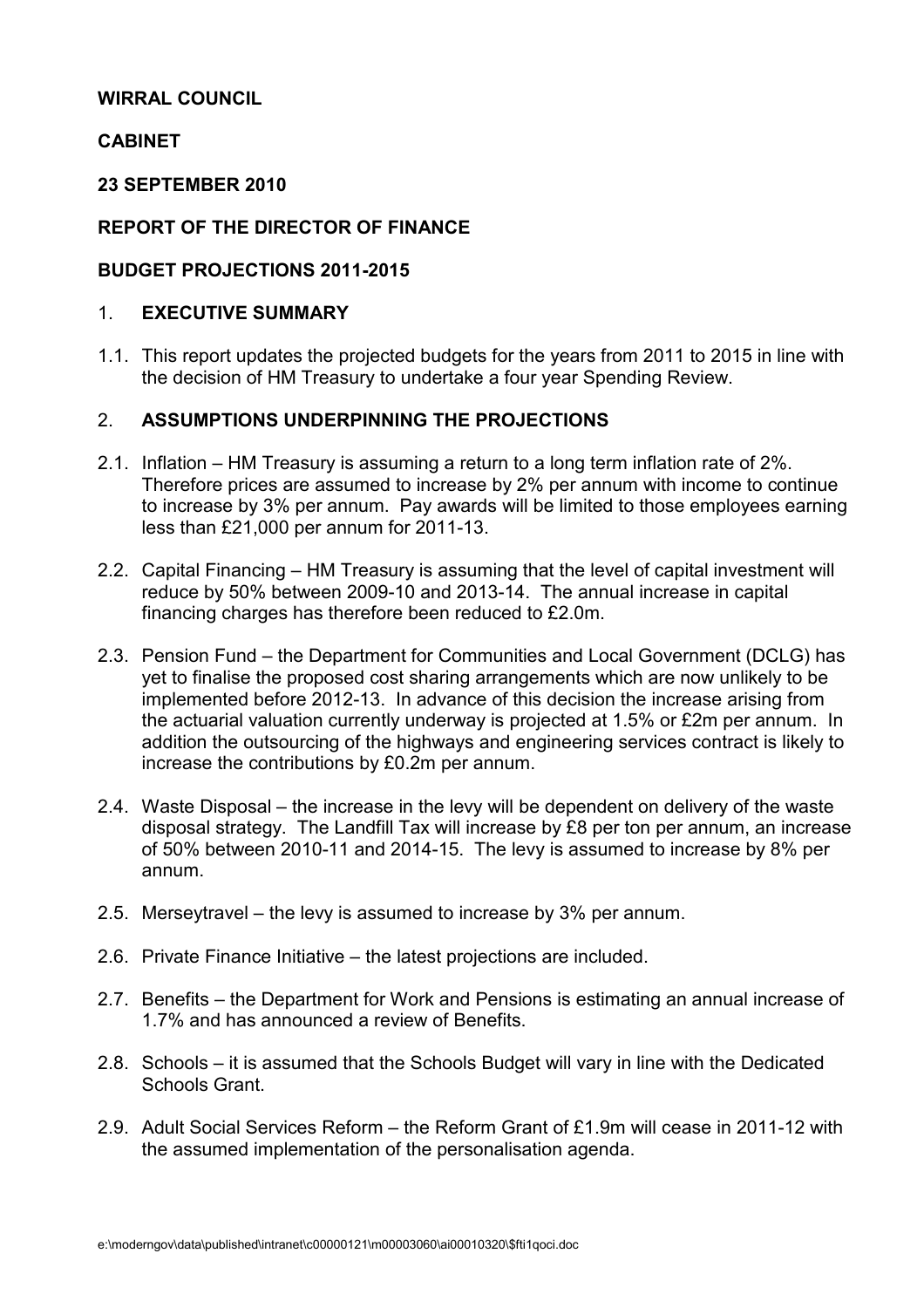- 2.10. Personal Care At Home the Government has now abandoned this policy and reduced the Area Based Grant.
- 2.11. Carbon Reduction Commitment payment of £1.0m commencing in 2011-12. It is assumed that the Authority will reduce the carbon footprint sufficiently to recover these payments.
- 2.12. National Insurance the proposed 1% increase in the employers rate will not now be implemented.
- 2.13. Home Insulation increased cost from 2011 of £1m.
- 2.14. Guinea Gap and Leasowe Recreation Centres restoration into budget at a cost of £0.6m each.
- 2.15. Other Unavoidable Growth a number of items of unavoidable growth of less than £0.2m will arise. These usually total about £1m per annum.
- 2.16. Efficiency Investment in order to continue to deliver efficiencies in future years it will be necessary to continue to invest and therefore £2m per annum has been provided.
- 2.17 Area Based Grant (ABG) Cabinet on 22 July 2010 agreed to reductions in expenditure for 2010-11 only to meet the £3.9m reduction in ABG.
- 2.18 Swimming the Department for Culture, Media and Sport has deleted the grant of £0.3m to fund free swimming.
- 2.19. Government Grants the DCLG has indicated that Government Grants will be reduced by 30% to 40% over the period 2011-15. I have only assumed a reduction of 30%.
- 2.20 Council Tax the Government has announced a freeze in Council Tax increases for 2011-12, although Local Authorities could be permitted to increase Council Tax by upto 2.5%. From 2012-13 any proposed increase above the rate of inflation would be the subject of a local referendum.

#### 3. GRANT NEGOTIATIONS

- 3.1. The Government has agreed to the following elements of the Local Government Finance Settlement being reviewed as part of the 2011 settlement:
	- a. Area Cost Adjustment
	- b. Highways Maintenance
	- c. Day Visitors
	- d. Income Support/Tax Credits
	- e. Students
	- f. Concessionary Fares
	- g. Coast Protection/Flood Defence
	- h. Capital Financing
	- i. Dedicated Schools Grant
	- j. Housing Benefit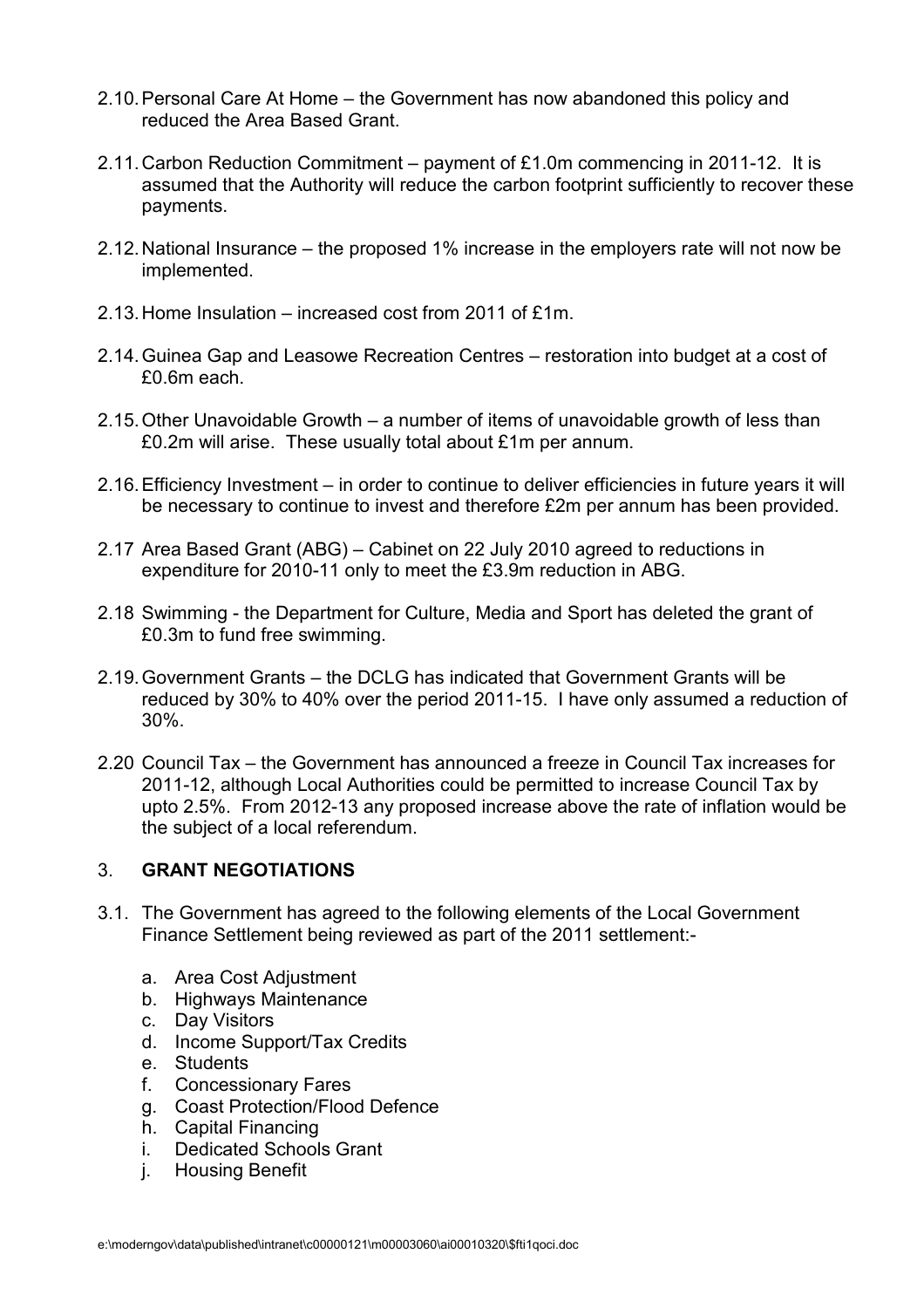- k. Pensions
- l. Schools Deprivation.
- 3.2. Consultation is currently underway on a number of options as part of the 2011 settlement.
- 3.3. The Local Government Finance Settlement due to be announced in December 2010 may cover 2011-15 as HM Treasury intends to deliver a four year Spending Review on 20 October 2010. However there is a possibility that the DCLG will issue a two year settlement covering 2011-13 with a subsequent two year settlement for 2013-15 announced after the completion of the review of Local Government Finance.
- 3.4. The Government has announced that it intends to conduct reviews of the following:
	- a) Local Government Finance
	- b) Public Sector Pensions
	- c) Welfare Benefits
- 3.5. During the course of this budgeting period the results of the Census 2011 will become available and will be incorporated into the grant distribution formulae. The Office for National Statistics has now released the Mid 2008 estimated populations. The reduction for Wirral is greater than for any other metropolitan or unitary authority. If this is confirmed in the Census 2011 then the reduction in grant receivable could be significant.

#### 4. BALANCES

- 4.1. The budget for 2010-11 includes balances of £6.5m.
- 4.2. The financial out-turn for 2009-10 was reported to Cabinet on 24 June 2010 and showed an overspending of £1,385,000 offset by increased investment income of £1,185,000 and a contribution from the Collection Fund of £515,000 to produce a net surplus of £315,000.
- 4.3. The Government has announced that the Personal Care at Home scheme will not be proceeding. The revenue budget for 2010-11 will therefore be reduced by £2.6m with a reduction of £1.6m in Area Based Grant.
- 4.4. The Government announced on 10 June 2010 that there would be the following grant reductions for 2010-11:-

|                                                  | £000  |
|--------------------------------------------------|-------|
| Area Based Grant                                 | 3.927 |
| <b>LAA Reward Grant</b>                          | 1.400 |
| <b>Local Authority Business Growth Incentive</b> | 200   |
|                                                  | 5.527 |

 Cabinet on 22 July 2010 agreed that the reduced Area Based Grant will be matched by reduced expenditure in 2010-11.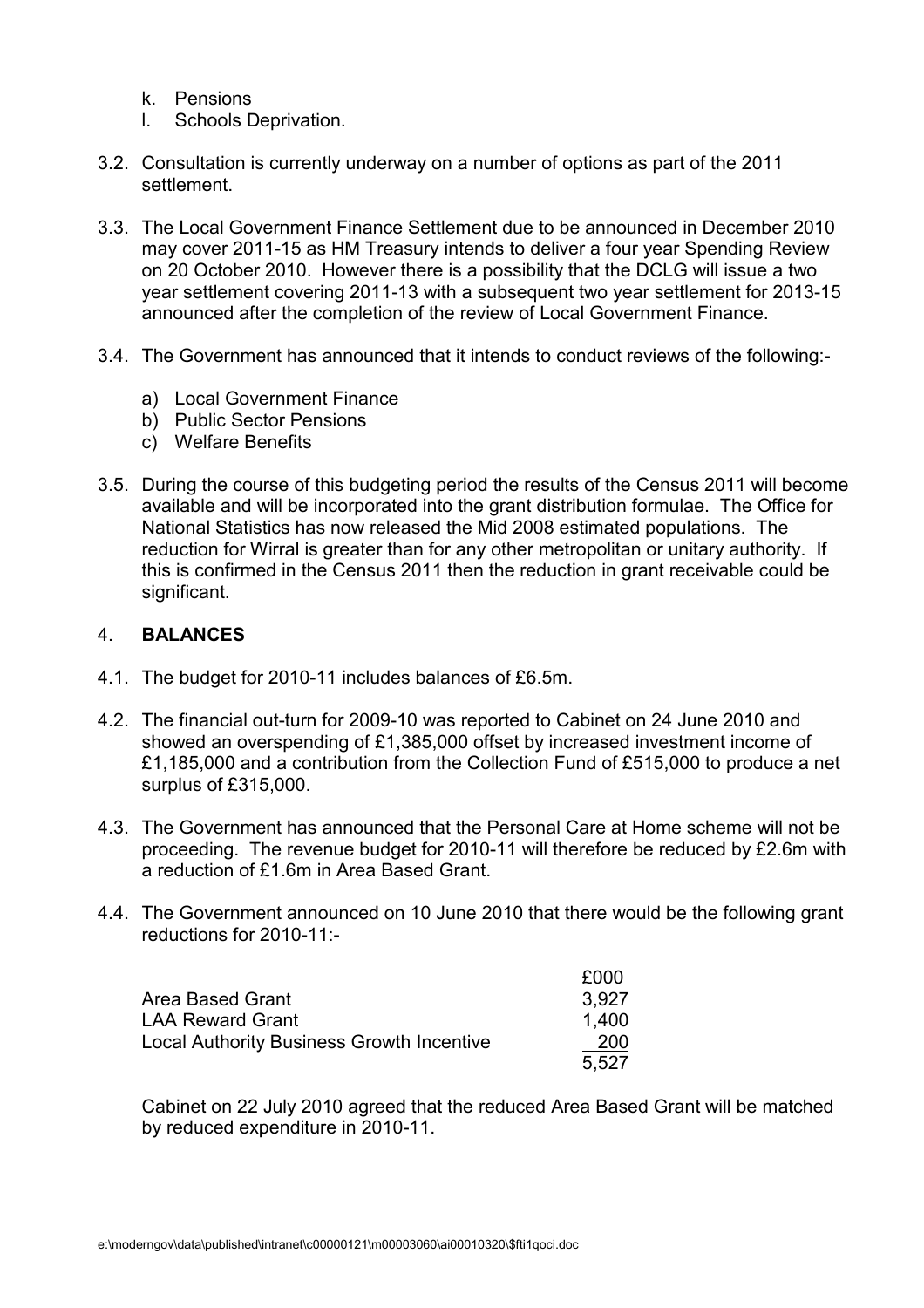- 4.5. The Insurance Fund Annual Report was presented to Cabinet on 24 June 2010 including the transfer of £2,471,000 to General Fund balances.
- 4.6. Cabinet on 24 June 2010 agreed that additional VAT of £240,000 recovered from HM Revenue and Customs should be placed in balances.
- 4.7. Cabinet on 26 August 2010 agreed to continue to provide free swimming after the withdrawal of the Government grant of £0.2m in 2010-11.
- 4.8. Cabinet on 2 September 2010 agreed to transfer £3.4m from the Insurance Fund to General Fund Balances following the actuarial valuation of the Insurance Fund.
- 4.9. The budget for 2010-11 provides for pay awards of 1% totalling £1.7m. No pay award has yet been offered.
- 4.10. The Cabinet has not agreed to any projected overspendings in 2010-11

|                            | fm     |
|----------------------------|--------|
| 4.11. Opening Balances     | 6.5    |
| Out-Turn 2009-10           | 0.3    |
| Personal Care at Home      | 1.0    |
| <b>LAA Reward Grant</b>    | $-1.4$ |
| <b>LABGI</b>               | $-0.2$ |
| <b>Insurance Fund</b>      | 5.9    |
| VAT                        | 0.2    |
| <b>Free Swimming Grant</b> | $-0.2$ |
|                            |        |

#### 5. EFFICIENCIES

- 5.1. The previous Government increased the efficiency target for 2010-11 to 4% which for Wirral equates to £14.9m. The previous Government expected that this saving would be reinvested in order to enable delivery of increased efficiency requirements in 2011 to 2014.
- 5.2. The efficiencies that the Authority will need to deliver for 2011-15 are well in excess of the statutory efficiency target. The main mechanism for delivery of the required efficiencies is the change programme. Cabinet on 14 January 2010 agreed a revised change programme, progress on which was to be reported quarterly to the Cabinet.
- 5.3. Revised governance and programme management arrangements for the change programme were reported to Cabinet on 22 July 2010.
- 5.4. Cabinet has to date agreed a number of efficiencies:
	- a. Cabinet agreed that £1m will be saved from office accommodation from 2011. Progress was reported to Cabinet on 24 June 2010.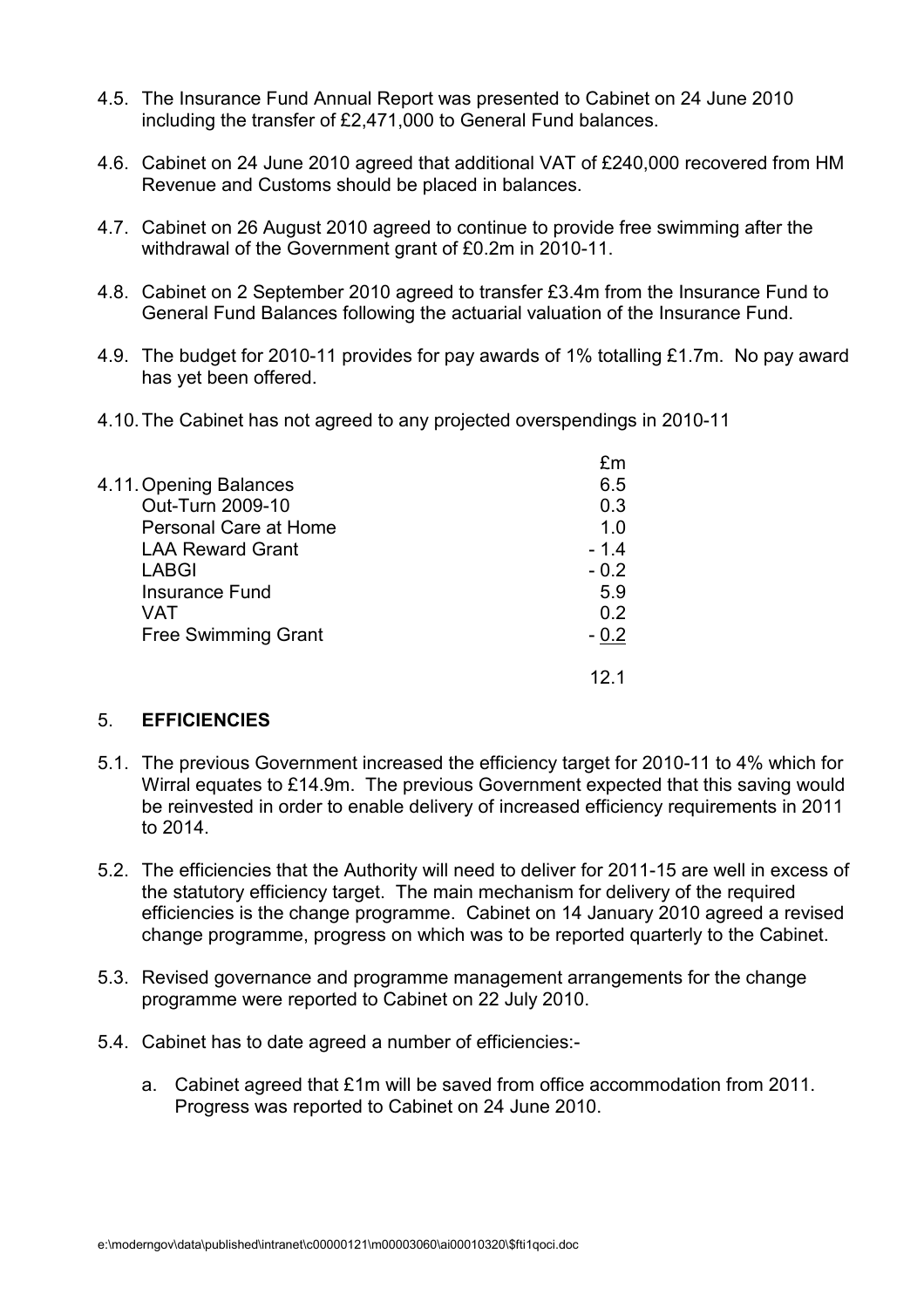- b. Cabinet on 15 October 2009 agreed to the implementation of an integrated Human Resources IT system with initial projected savings of £254,000 for 2011-12, £220,000 for 2012-13, £100,000 for 2013-14 and £20,000 for 2014-15.
- c. Cabinet on 22 February 2010 agreed to the creation of an integrated transport unit with projected savings of £130,000 in 2011-12, £340,000 in 2012-13 and £250,000 in 2013-14.
- d. Cabinet on 18 March 2010 agree to investment in an assistive technology project in Adult Social Services with projected additional savings of £8.8m over 2011-13 after additional investment from the Efficiency Investment Budget of £6.0m.
- e. Cabinet on 15 April 2010 agreed to investment in family group conferencing to deliver savings of £70,000 in 2011-12 and £130,000 in 2012-13.
- f. Cabinet on 22 July 2010 agreed to proceed with a parks and countryside service procurement exercise. Following a call-in on 31 August 2010 the estimated savings have been revised to £173,000 in 2011-12, £1,255,000 in 2012-13 and £1,255,000 in 2013-14.

# 6. FINANCIAL IMPLICATIONS

6.1. The assumptions outlined above are reflected in the budget projections in the Appendix.

# 7. STAFFING IMPLICATIONS

7.1. There are none arising directly from this report.

# 8. EQUAL OPPORTUNITY IMPLICATIONS

8.1. There are none arising directly from this report.

# 9. COMMUNITY SAFETY IMPLICATIONS

9.1. There are none arising directly from this report.

# 10. HUMAN RIGHTS IMPLICATIONS

10.1. There are none arising directly from this report.

# 11. LOCAL AGENDA 21 IMPLICATIONS

11.1. There are none arising directly from this report.

# 12. PLANNING IMPLICATIONS

12.1. There are none arising directly from this report.

# 13. MEMBER SUPPORT IMPLICATIONS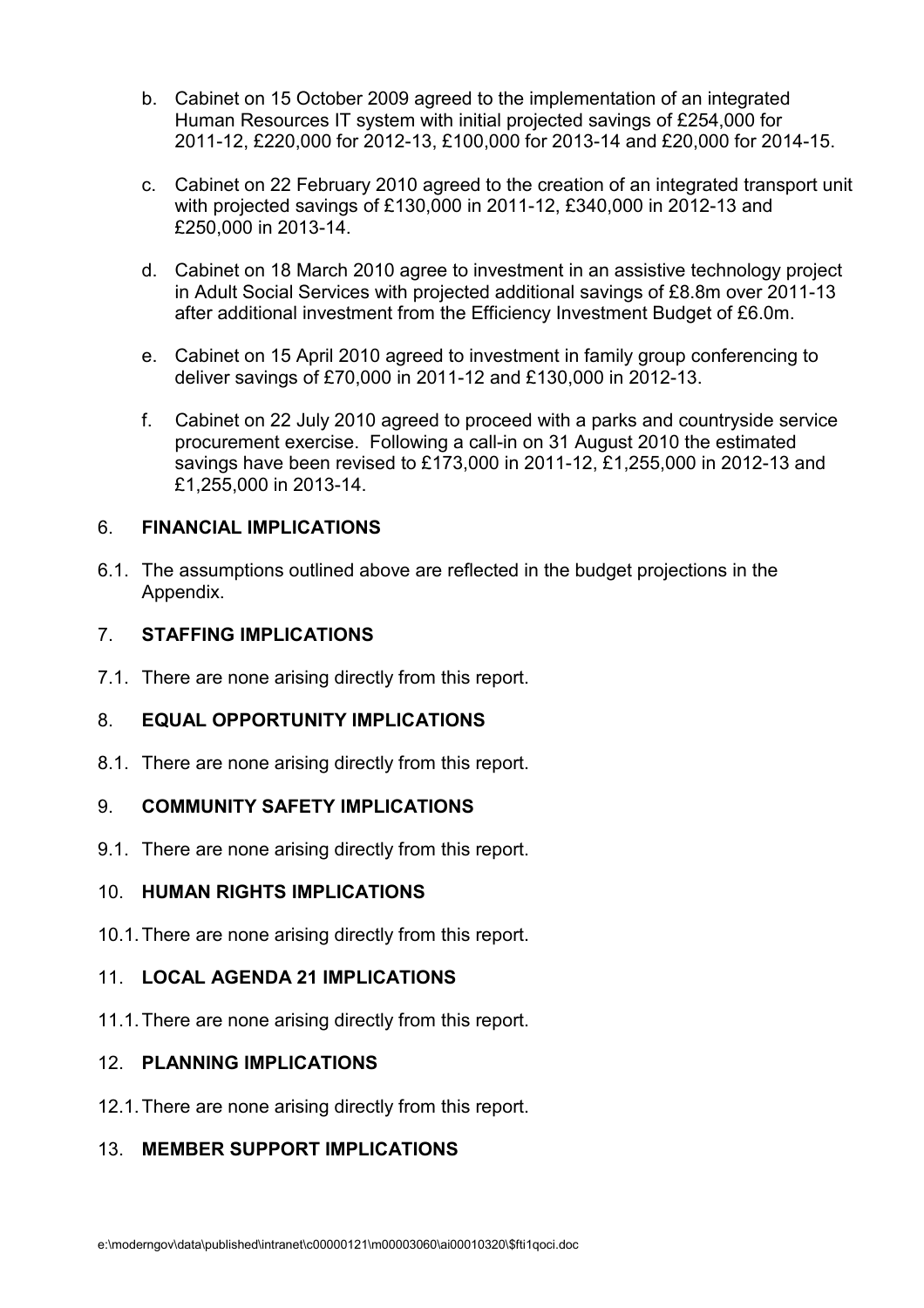13.1. There are none arising directly from this report.

#### 14. BACKGROUNG PAPERS

14.1. Medium Term Financial Strategy 2010-13 – September 2009 Formula Grant Settlement 2010-11 – DCLG – January 2010 Estimates 2010-11 – March 2010 Budget – HM Treasury – March 2010 and June 2010

#### 15. RECOMMENDATIONS

- 15.1. That the budget projections be kept under review.
- 15.2. That further efficiencies be delivered.

 IAN COLEMAN DIRECTOR OF FINANCE.

FNCE/162/10